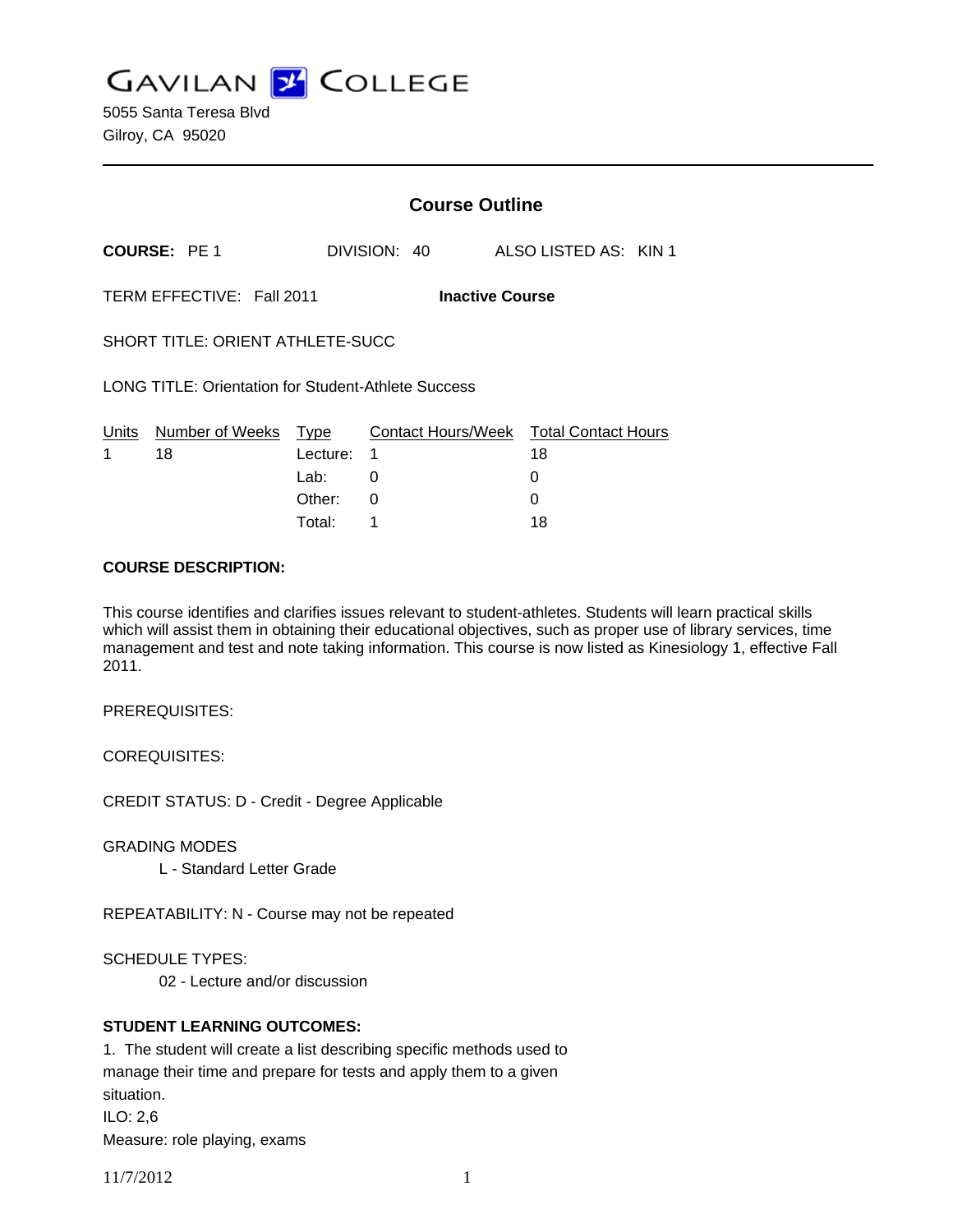2. The student will locate a variety of support services; including the library, learning center, counselors, financial aid office, and the career/transfer center; and will analyze how these services can help them succeed.

ILO: 2,6,4

Measure: report, project

3. The student will develop their initial education plan by the end of the course.

ILO: 7,6,2

Measure: project

4. The student will outline the eligibility requirements necessary to compete athletically at the community college and 4-year college levels. They will generate a plan which includes the transfer requirements.

ILO: 2,7,1 Measure: oral report, exam

# **CONTENT, STUDENT PERFORMANCE OBJECTIVES, OUT-OF-CLASS ASSIGNMENTS**

Inactive Course: 11/08/2011

This course is now listed as Kinesiology 1, effective Fall 2011.

Curriculum Approval Date: 05/14/2007

3 Hours

Orientation. Ice breakers to familiarize class with the learning

outcomes and with each other. Study skills presentation on note taking

and test taking. Visitation to the Learning Center.

HW: Complete workbook assignments. Homework assignment involving the

use of the Learning Center.

SPO: Students will demonstrate effective note taking skills. They will discuss test taking strategies.

2 Hours

Presentation on our transfer programs, scholarship requirements, and financial aid as it relates to student athletes.

HW: Assignment involving the use of the Transfer Center. Read assigned textbook material.

SPO: Students will explain Gavilan's automatic transfer agreement requirements. They will determine if they can qualify for scholarships and/or financial aid.

2 Hours

Presentation on COA and NCAA requirements and Proposition 48 as it relates specifically to student athletes.

HW: Read appropriate material in Gavilan's student-athlete handbook.

SPO: Students will list the specific eligibility requirements for a community college athlete. They will also describe the requirements necessary which allow them to transfer to a 4 year college and compete athletically.

2 Hours

Class discussion on the topic 'A good student is/does?' Library services orientation and visit.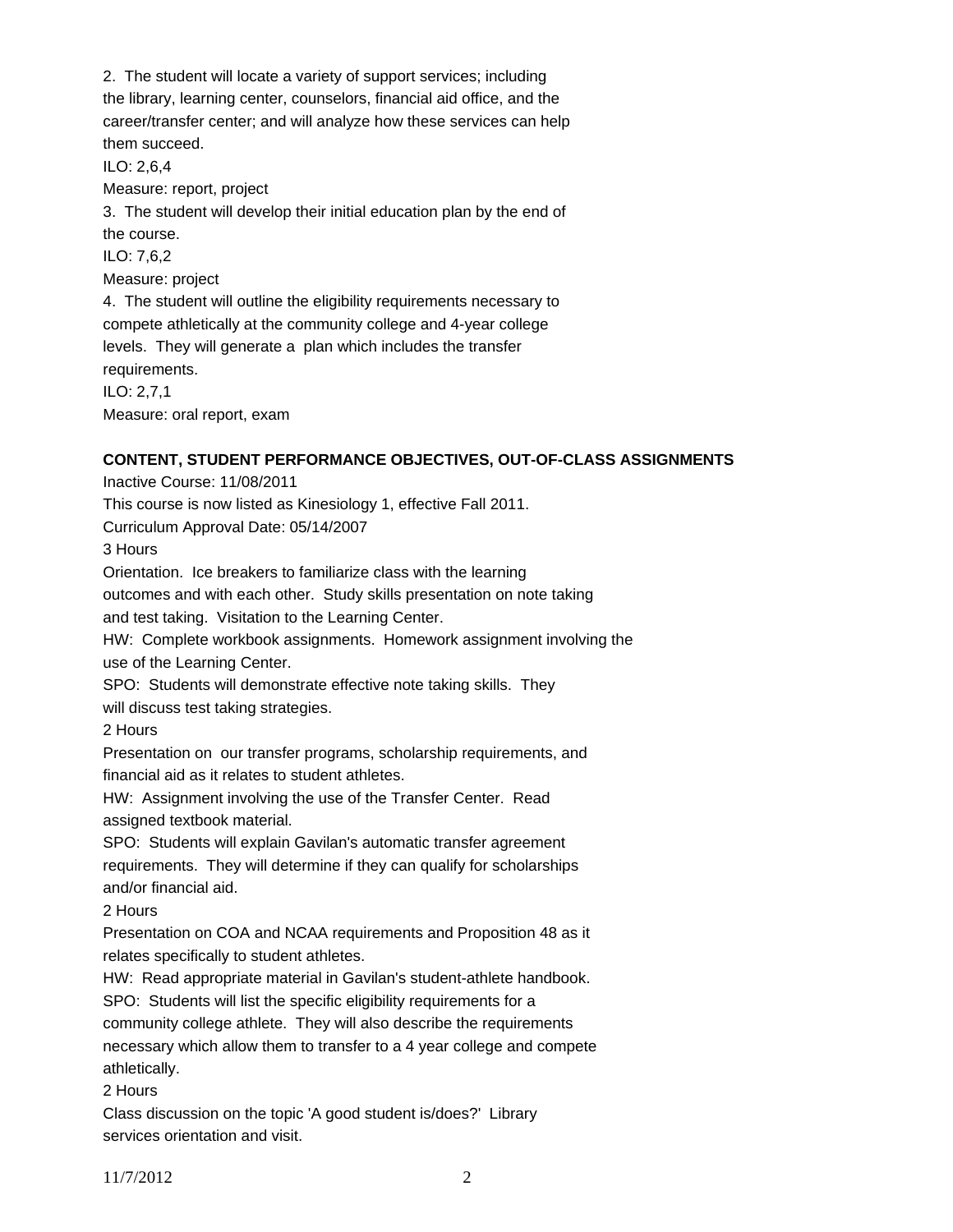HW: Students will write a one-two page paper analyzing the differences/similarities on the class discussion topic from the first class meeting to now. Assignment involving the use of the library. SPO: Students will explain the services provided by the library. They

will identify the characteristics a good student displays.

2 Hours

Time management techniques will be presented.

HW: Complete workbook assignment including a daily schedule worksheet. Read assigned textbook material.

SPO: Students will describe at least 3 time management techniques. 1 Hours

Discussion of student athlete education plan, as required by the state Commission on Athletics.

HW: Students will begin development of their education plan. They will meet with a counselor to discuss their plan.

SPO: Students will present their education plan to the

academic/athletic counselor.

#### 3 Hours

Presentation on 'pressure to succeed' and peer pressure and its effects on a student athlete. Discussion on stress. Presentation on stress management techniques. Video presentation on goal setting.

HW: Read assigned textbook material. Write a 1-2 page personal

experience story regarding peer pressure or the 'pressure to succeed'.

Prepare a written summary of the video about goal setting.

SPO: Students will determine at least 2 stress management techniques that will be effective for them. They will create ways to deal with peer pressure.

1 Hours

Presentation on life after sports, with emphasis on the need for a good education. Discussion on lifetime career choices, perhaps involving the use of a guest speaker.

HW: Read appropriate textbook and handout material. Assignment involving the Career Center.

SPO: Students will identify possible educational fields of interest. 2 Hours

Final.

See content.

## **METHODS OF INSTRUCTION:**

Lecture, small group discussion, guest speakers, videotaped material.

# **METHODS OF EVALUATION:**

The types of writing assignments required: Written homework Term papers The problem-solving assignments required: Other: Oral reports, both individual and group. The types of skill demonstrations required: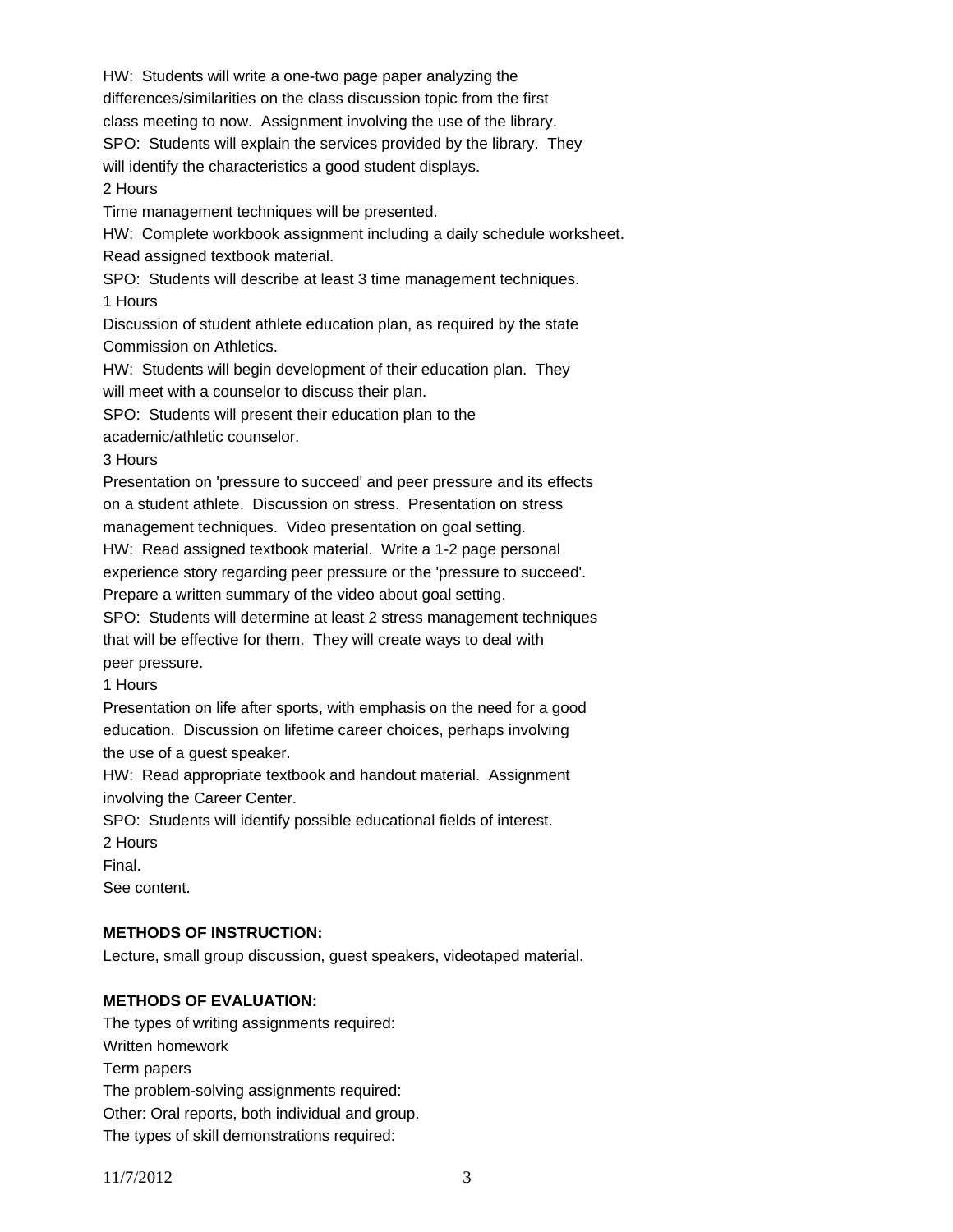None The types of objective examinations used in the course: Multiple choice True/false Completion Other category: None The basis for assigning students grades in the course: Writing assignments: 30% - 40% Problem-solving demonstrations: 20% - 30% Skill demonstrations: 0% - 0% Objective examinations: 20% - 40% Other methods of evaluation: 0% - 0%

## **REPRESENTATIVE TEXTBOOKS:**

"The Academic Gameplan Workbook" by John Baxter, published by Academic Gameplan copyright 1999. 2005 edition. "Gavilan College Student-Athlete Handbook", Revised 7/2005, or other appropriate college level text. Reading level of text: Workbook 11th , Handbook 14th grade. Verified by: Gloria Curtis

## **ARTICULATION and CERTIFICATE INFORMATION**

 Transferable CSU, effective 200870 UC TRANSFER: Not Transferable Associate Degree: GAV E1, effective 200870 CSU GE: CSU E, effective 200870 IGETC: CSU TRANSFER:

## **SUPPLEMENTAL DATA:**

Basic Skills: N Classification: A Noncredit Category: Y Cooperative Education: Program Status: 1 Program Applicable Special Class Status: N CAN: CAN Sequence: CSU Crosswalk Course Department: PE CSU Crosswalk Course Number: 1 Prior to College Level: Y Non Credit Enhanced Funding: N Funding Agency Code: Y In-Service: N

11/7/2012 4